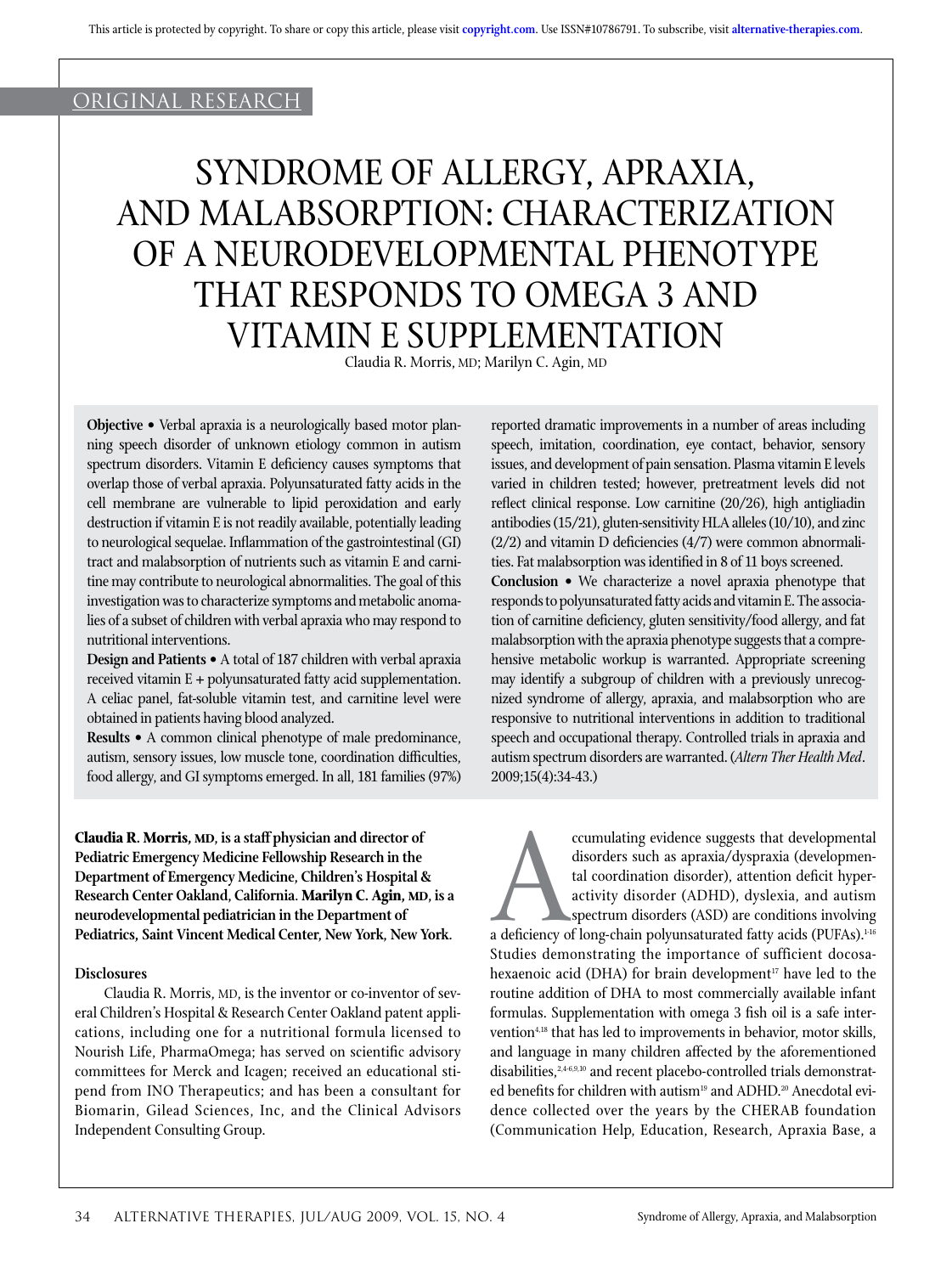Web-based support group and resource center for families with children suffering from childhood apraxia of speech with more than 7700 members) lists thousands of children who experienced significant improvements in speech production and coordination after supplementing with PUFA formulas that include both eicosapentaenoic acid (EPA) and DHA.<sup>21</sup> Additionally, PUFA levels (DHA and EPA) are low in autism, $11$  as well as in children with verbal apraxia (VA) prior to supplementation (Marilyn Agin, MD, unpublished data). In an open-label study of 19 apraxic or apraxic and autistic children, Agin et al demonstrated that even low-dose PUFA supplementation contributed to a marked shift in speech and language production and affected behavioral/social parameters, including eye contact and attention, beyond what could be expected with speech therapy alone.<sup>22-24</sup> An additional case study similarly demonstrates that PUFA supplementation in children with apraxia in conjunction with speech therapy increased prespeech behaviors (eye contact, attention to task), speech and language production (single sounds, word, and sentence production), imitation skill accuracy, and decreased inconsistent imitation errors, distractibility, and groping behaviors.<sup>25</sup>

VA is a neurologically based motor planning disorder of unknown etiology, $26$  although there is evidence of genetic influences related to apraxia,<sup>27</sup> familial speech,<sup>28,29</sup> and neurologically based disorders such as dyslexia and ADHD.<sup>4,30,31</sup> Confusion around this condition is reflected by the vast number of terms used to define it, including childhood apraxia of speech, developmental apraxia, developmental dyspraxia, speech apraxia, and speech dyspraxia, to name a few. For the purposes of this article we will refer to it as VA. Approximately half of children with ASD have some degree of apraxia, $32$ although not all apraxic children are autistic. Children with this disorder find it very difficult to correctly pronounce sounds, syllables, and words despite intense effort (Table 1). Intelligibility is poor, and some children remain completely speechless and require the use of augmentative communication devices or a picture-exchange communication system.<sup>21</sup> Many children with VA present with homogeneous symptoms of neurological dysfunction that affect coordination, muscle tone, and sensory issues<sup>21,26,33</sup> in addition to expressive speech delay, suggesting a common underlying mechanism of disease. Vitamin E deficiency causes a constellation of symptoms<sup>34.37</sup> that overlap those of speech apraxia, limb dyspraxia, hypotonia, and sensory integration dysfunction (including abnormalities in proprioception, vestibular sensation, and pain interpretation) that often occur in VA and ASD. Low bioavailability of vitamin E will create an environment within the cell membrane where PUFAs are vulnerable to lipid peroxidation and early destruction. This can lead to a functional PUFA deficiency and neurological sequelae (Table 2) that may be reversible through supplementation of vitamin E and PUFA. In addition, PUFA supplementation

# **SAFETY OF VITAMIN E SUPPLEMENTATION**

Vitamin E supplementation is safe across a broad range of doses.<sup>1-3</sup> The Linus Pauling Institute site has detailed information on safety: http://lpi.oregonstate.edu/infocenter/vitamins/vitaminE/. Jacqueline Stordy, PhD, a nutritionist and author of *The LCP Solution: The Remarkable Nutritional Treatment for ADHD, Dyslexia & Dyspraxia*, states doses up to 3000 IU/day of vitamin E are safe for a 3-year-old child. The developing nervous system appears to be especially vulnerable to vitamin E deficiency because children with severe vitamin E deficiency from birth who are not treated with vitamin E develop neurological symptoms rapidly. In contrast, individuals who develop malabsorption of vitamin E in adulthood may not develop neurological symptoms for 10 to 20 years. The RDA and upper tolerable limits (UL) are listed on the Linus Pauling site; however, it should be noted that these numbers are generated for the normal population. Treatment for neurological symptoms of vitamin E deficiency is 100 to 200 mg/kg/day, which surpasses the UL for normal individuals. Neurological complications are reversible if treated early. Recent studies describe flaws in earlier vitamin E investigations,4 as doses of 1600 to 3200 IU/day are needed to reverse oxidative stress.5 Even at 3200 IU/day, vitamin E clearly still works as an antioxidant rather than the theorized potential to become a pro-oxidant.<sup>5</sup> The Food and Nutritional Board specifically notes that "clinical trials of doses of alpha tocopherol above the UL should not be discouraged" so that important new information on safety and efficacy can be obtained.6 Given concerns about vitamin K antagonism, coagulation studies should be followed if high doses are used, and families should be counseled to watch out for increased bruising. Additional supplementation with vitamin K also should be considered with long-term therapy with high-dose vitamin E. It is difficult to determine the ideal dosing regimen for verbal apraxia without further investigation; however, the neurological symptoms of apraxia overlap those of a true vitamin E deficiency and respond to doses in the range used for the treatment of neurological complications of vitamin E deficiency. Further study is required in this area, but our preliminary data suggest that neurological improvements that occur with vitamin E in verbal apraxia are dosedependent. Children experiencing the most significant recovery were those using doses >2000 IU/day under the watchful care of their pediatricians. Doses ≤1500 IU/day are believed to be unlikely to cause bleeding complications in rat studies done to determine the UL. No recommendations can be made without controlled clinical trials in children with VA determining long-term safety and efficacy. Doses below the published UL of 1500 IU/day should be used until more information is available, although higher doses ultimately may be needed.

- 1. Hathcock JN, Azzi A, Blumberg J, et al. Vitamins E and C are safe across a broad range of intakes. *Am J Clin Nutr.* 2005;81(4):736-745.
- 2. Sokol RJ, Butler-Simon N, Conner C, et al. Multicenter trial of d-alpha-tocopheryl polyethylene glycol 1000 succinate for treatment of vitamin E deficiency in children with chronic cholestasis. *Gastroenterology*. 1993;104(6):1727-1235.
- 3. Traber MG. How much vitamin E? ... Just enough! *Am J Clin Nutr*. 2006;84(5):959-960.
- 4. Blumberg JB, Frei B. Why clinical trials of vitamin E and cardiovascular diseases may be fatally flawed. Commentary on "The relationship between dose of vitamin E and suppression of oxidative stress in humans". *Free Radic Biol Med.* 2007;43(10):1374-1376.
- 5. Roberts LJ 2nd, Oates JA, Linton MF, et al. The relationship between dose of vitamin E and suppression of oxidative stress in humans. *Free Radic Biol Med.* 2007;43(10):1388-1393.
- 6. Vitamin E. In: *Dietary Reference Intakes for Vitamin C, Vitamin E, Selenium, and Carotenoids.* Washington, DC: National Academies Press; 2000:186-283.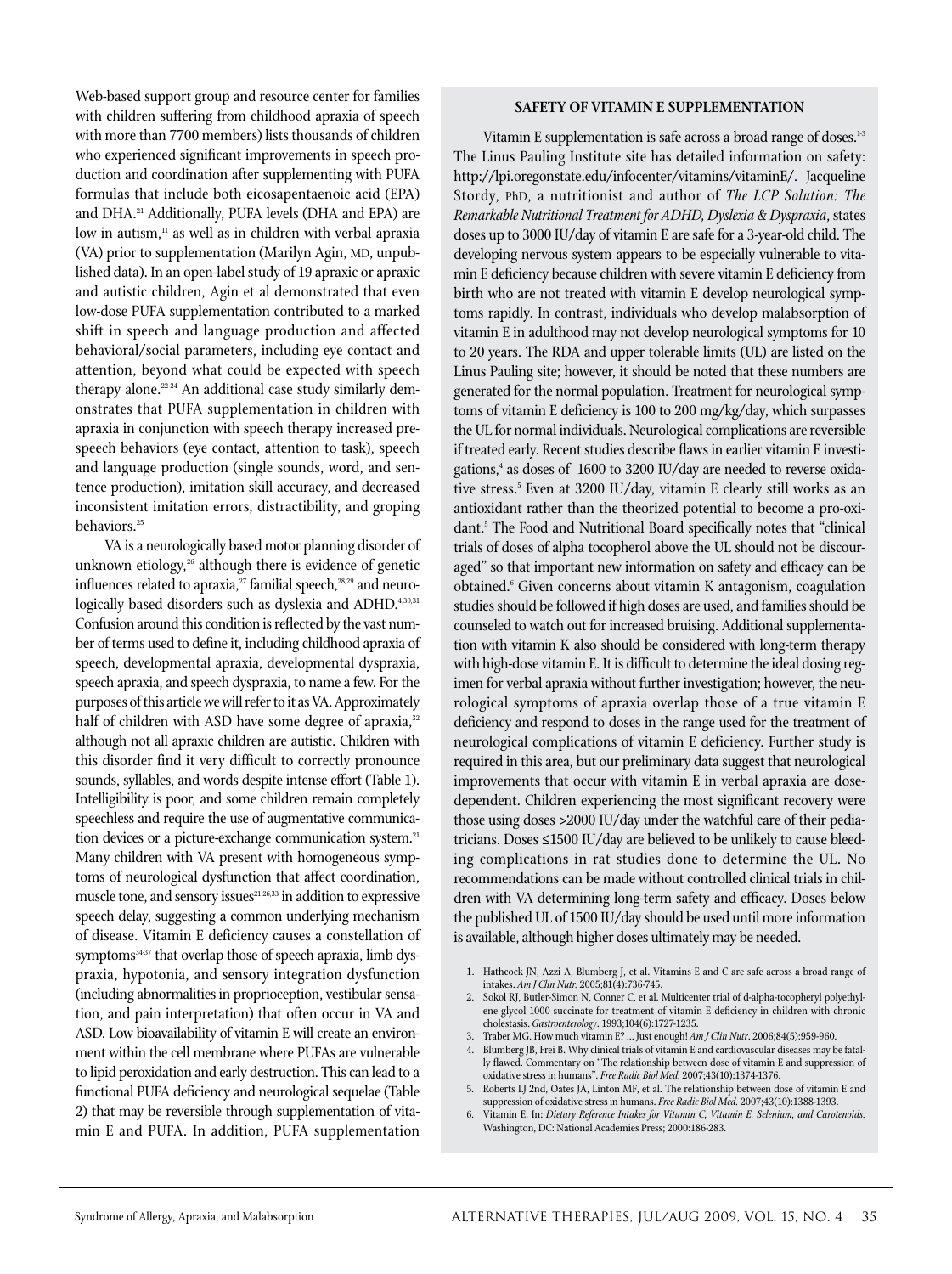### **TABLE 1** Red Flags for Verbal Apraxia

### **Signs and Symptoms of Verbal Apraxia**

Early symptoms (first year of life)

- Limited babbling, "quiet" baby
- Feeding problems, difficulty transitioning to solids
- Poor imitation skills
- History of reflux
- Drooling that exceeds typical expectations
- Lack of oral exploration
- Signs of oral apraxia (unable to imitate tongue protrusion or a kiss)

## **Later signs**

- Elaborate gestural communication (unless there is an associated severe "dyspraxia")
- Limited consonant and vowel repertoire
- Receptive > expressive language; normal cognition
- Vowel distortions
- Inconsistent errors, ↑ errors with ↑ length of utterance
- Excessive equal stress on each syllable
- Difficulty repeating the same syllable sequence without errors

## **Common neurological "soft signs"**

- Hypotonia (truncal)
- Poor gross and fine motor coordination
- Motor planning difficulties
- Sensory integration/self-regulatory issues
- Abnormal pain sensation, proprioception, and vestibular sensation
- Delayed or mixed dominance

increases utilization of vitamin E in the body.<sup>3841</sup> These two supplements may have a synergistic effect at higher doses. We summarize data gathered on 187 children with VA to more clearly characterize this neurodevelopmental syndrome.

## **METHODS**

Since CHERAB was founded more than 8 years ago to provide information on apraxia, emotional support, and a medium for information exchange, thousands of children with apraxia have demonstrated improvement in speech and coordination after initiation of PUFA supplementation. Soon after a recovery story was shared online, numerous families began to describe advancements that vastly surpassed those of PUFA alone using vitamin E combined with PUFA. We set out to characterize the symptoms and metabolic anomalies of a cohort of children with VA that may respond to nutritional interventions. A questionnaire was posted on the CHERAB site requesting information from families with a child diagnosed with VA who had tried PUFA+ vitamin E therapy to share their experiences with supplementation, both good and bad. A positive response to therapy was defined as improvement in speech, babbling, coordination, imitation, eye contact, behavior, sensory issues, and/or the development of pain sensation. Details of any perceived adverse effects were also solicited. Age and gender were recorded. Information specifically on the presence or absence of an ASD diagnosed by a medical professional and any other comorbid medical diagnoses was requested. Families were also asked (yes/no) whether coordination

difficulties (dyspraxia), sensory issues, abnormal pain sensation, low muscle tone, gastrointestinal (GI) problems, or food allergy were present in their children. GI symptoms were defined as recurrent abdominal pain, recurrent vomiting, colic, or gastroesophageal reflux disorder (GERD) warranting medications or multiple formula changes, chronic diarrhea, and/or constipation requiring use of laxatives.

Families reported their experiences with PUFA and vitamin E supplementation online or through personal communication. A celiac panel, fat-soluble vitamin test, and carnitine level were obtained in patients having blood analyzed. Results of these tests were often in the form of "high," "low," or "normal" without actual values reported. Doses of vitamin E used range from 400 IU to 3000 IU a day, with the majority of families using 800 IU a day divided into 2 doses and some with an additional gamma-tocopherol supplement (200-800 mg/day). Doses and brands of PUFAs also varied; however, the majority of families used supplements that contained 280 mg DHA and 695 mg EPA per dose in liquid or capsule form, given with a meal 1 to 3 times daily.

This data collection project received expedited approval by the Institutional Review Board at Children's Hospital & Research Center Oakland, California.

# **RESULTS**

Data were analyzed on 187 children with VA (age range 2-15 years; median age 4 years). A common clinical phenotype of male predominance (148/187, 79%), sensory issues (≥49%), low muscle tone (≥32%), ASD (≥27%), coordination difficulties (≥24%), food allergy (≥14%), and GI symptoms (≥13%) emerged. Not all families reported the presence or absence of these symptoms, so the prevalence of comorbidity in our VA cohort is likely underestimated.

A total of 181 families (97%) reported dramatic improvements in a number of areas including speech, imitation, coordination, eye contact, behavior, sensory issues, development of pain sensation, and GERD symptoms. No serious adverse events were reported; however, 22 families described a similar pattern of transient atypical behavior that included increased moodiness, temper tantrums, hyperactivity, and crying that generally lasted between 1 to 3 weeks before subsiding. This was usually accompanied by notable improvements in speech, babbling, imitation, and/or coordination. One family reported nosebleeds. Five families reported no improvement, and 1 family reported worsening aggressive and irritable behavior that was unacceptable, and the supplements were stopped within a week. Five of the 6 nonresponders carried a dual diagnosis of VA and ASD.

## **COMORBID CONDITIONS REPORTED WITH VA**

The following conditions were diagnosed by a medical professional in addition to VA: ASD (n=50/77, 65%), ADHD (n=8), seizure disorder (n=4), central auditory processing disorder (n=3), global developmental delay (n=3), Phelan-McDermid syndrome (n=3), and a single case each of infantile spasms, deafness, Williams syndrome, Smith Magenis syndrome, chromosomal microdeletions, dwarfism, Prader Willi syndrome, fetal alcohol syndrome, complex I mitochondrial disorder, Sanfilippo syndrome, and brain tumor. Not all families reported the presence or absence of these conditions, so the true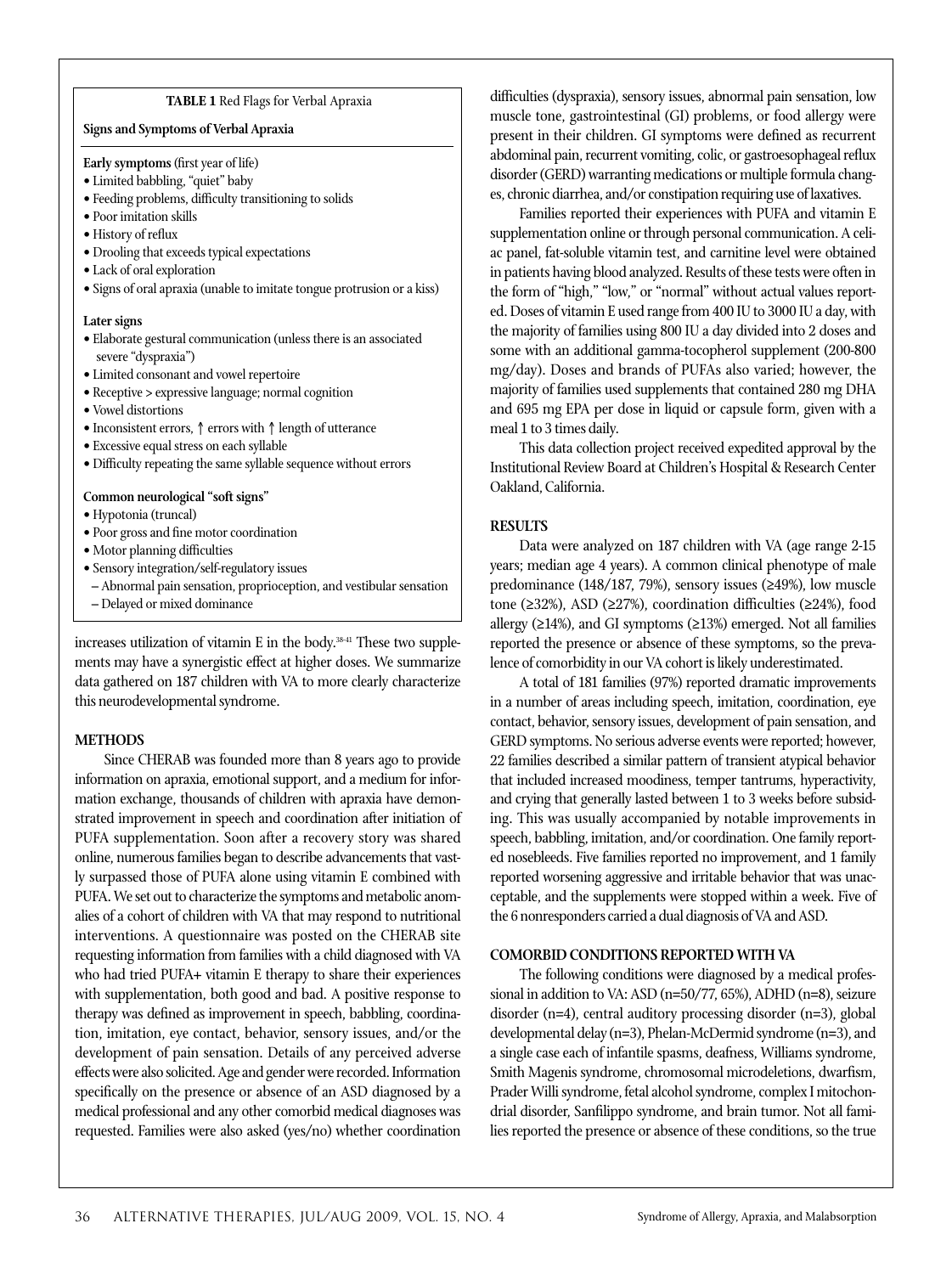| <b>TABLE 2</b> Clinical Features of Vitamin E Deficiency |                      |                                                          |                                          |                                     |  |
|----------------------------------------------------------|----------------------|----------------------------------------------------------|------------------------------------------|-------------------------------------|--|
| Sign                                                     | Abetalipo-proteinema | <b>Chronic Cholestic</b><br><b>Hepatobiliary Disease</b> | <b>Other Fat Malabsorption Disorders</b> | <b>Genetic Vitamin E Deficiency</b> |  |
| Hyporeflexia, areflexia                                  | $^{+}$               | $++$                                                     | $++$                                     | 土                                   |  |
| Cerebellar ataxia                                        | $^{+}$               | $^{+}$                                                   | $^{+}$                                   | $^{++}$                             |  |
| Loss of position sense                                   | $^{+}$               | $^{+}$                                                   | $\ddot{}$                                | 土                                   |  |
| Loss of vibratory sense                                  | $^{+}$               | $^{+}$                                                   | $^{+}$                                   | $^{++}$                             |  |
| Loss of touch, pain                                      |                      | ±                                                        | +                                        |                                     |  |
| Ophthalmoplegia                                          |                      | $\pm$                                                    |                                          |                                     |  |
| Ptosis                                                   |                      | $\pm$                                                    |                                          |                                     |  |
| Muscle weakness                                          |                      | $\pm$                                                    |                                          |                                     |  |
| Pigmented retinopathy                                    | $+$                  | 士                                                        |                                          |                                     |  |
| Dysarthria                                               | $^{+}$               | 士                                                        |                                          | 士                                   |  |

Reprinted with permission from Sokol RJ. Vitamin E deficiency and neurologic disease. *Annu Rev Nutr*. 1988;8:351-373.

denominator is unknown. Information on the presence or absence of a diagnosis of ASD was specifically requested and 77/187 families provided a "yes" or "no" response.

# **Comorbid Neurological "Soft Signs"**

Parents reported the following symptoms in order of frequency. Not all families reported the presence or lack of these symptoms, so the true denominator is unknown. There is likely a bias in the responding group toward those experiencing this comorbidity. Results are documented as the number of families responding "yes" to presence of sign/total number of patients who responded and percentage of positive answers: sensory integration dysfunction (92/95; 97%), with 32/90 (36%) describing high pain tolerance and abnormal pain sensation; low muscle tone, typically in the trunk (n=61/69; 88%); and coordination difficulties/dyspraxia (45/48; 94%).

# **Gastrointestinal Symptoms and Allergy**

For the presence of GI symptoms, 25/30 (83%) responded "yes." One child had a gastrostomy tube for severe GERD. Food allergy and/or asthma was reported in 28/32 (88%) children. Both GI symptoms and allergies were reported in 19 of the 33 (58%) symptomatic children. The food allergies were often multiple and most frequently to gluten, milk, or peanut when specified.

# **Laboratory Analyses**

A variety of blood testing was performed and reported in 26 children. A summary of abnormal laboratory results is provided below.

*Plasma alpha-d-tocopherol levels:* A broad range of levels was reported in 13 children, both low (n=3), high (n=4), and normal (n=6) prior to supplementation. Presupplementation plasma levels do not appear to reflect clinical response to vitamin E.

*Plasma carnitine levels:* Low plasma carnitine (total and free) was reported in 20/26 (77%) children. Total carnitine levels were often 50% to 70% below the lower limit of normal, suggesting a moderate to severe deficiency.

*Antigliadin immunoglobulin G antibodies:* An abnormal celi-

ac panel with high antigliadin IgG antibodies was identified in 15/22 (68%) children tested. Ten children had subsequent human leukocyte antigen (HLA) testing done, and 100% revealed the presence of a "gluten-sensitivity" HLA genotype.

Fat-soluble vitamins: Reports of vitamin D deficiency were found in  $4/7$  patients screened, and early signs of rickets were identified in  $2$ children. One child had signs of rickets recognized on wrist films.

Plasma selenium and zinc: One of 2 boys tested had a significant selenium deficiency, and 2/2 screened positive for zinc deficiency.

*HLA testing:*Genetic testing was performed on 10 boys, 100% of whom carried a gluten-sensitivity HLA "DQ" allele (6 with DQ1 gene, known to be associated with neurological complications of gluten sensitivity, and 4 with DQ2 associated with classic celiac disease). Antigliadin IgG antibodies were elevated in 7 boys genetically tested. Two of the boys with a negative celiac panel were on a gluten-free diet from 6 to 36 months at the time of testing for clinical symptoms of gluten sensitivity. Intestinal biopsies done on 4 boys were negative for "classic" celiac disease, although 1 demonstrated villous atrophy, and a second demonstrated gross but nonspecific inflammation of the small bowel not consistent with Crohn's disease.

*Cholesterol:* Low plasma cholesterol level was identified in 3/4 patients tested.

*Qualitative fecal fat Sudan stain:*A fat malabsorption syndrome was indentified in 8/11 boys by qualitative fecal fat studies. At least 4 boys had further confirmation of fat malabsorption by 72-hour quantitative fecal fat collection.

# **DISCUSSION**

We describe a new syndrome of allergy, apraxia, and malabsorption (Table 3; Box), which is likely one class of a larger apraxia phenotype. The apraxia phenotype often coexists with ASD and vice versa, suggesting overlap in these conditions that requires further characterization. We also have identified a disease paradigm of neurological dysfunction emulating symptoms of low vitamin E bioavailability in VA independent of genotype that responds to a safe nutritional intervention. The relationship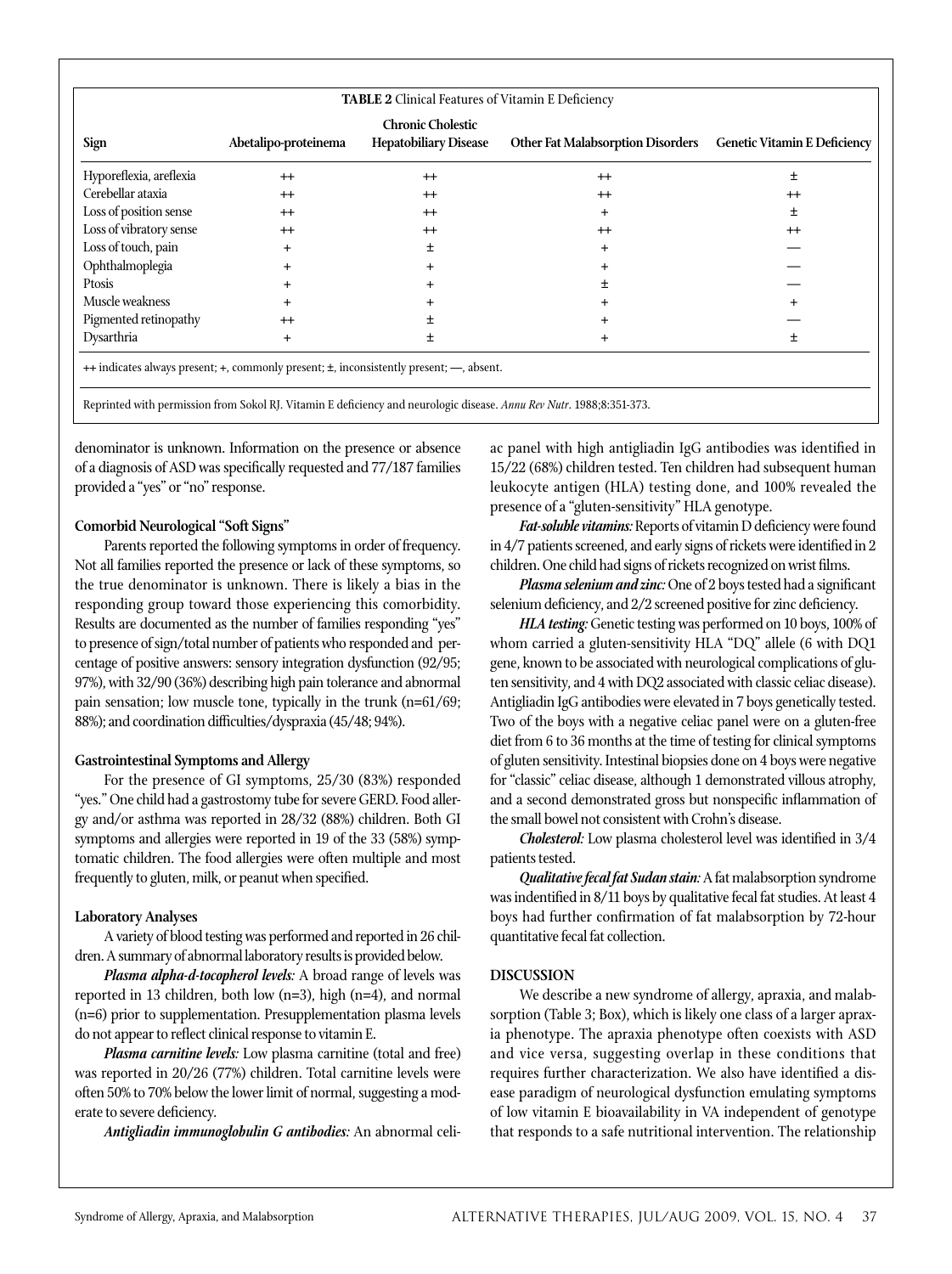| <b>TABLE 3</b> Clinical and Metabolic Features of Syndrome of Allergy, |
|------------------------------------------------------------------------|
| Apraxia, and Malabsorption (SAAM)                                      |

| Sign                                                                                                                                                                                | SAAM      |
|-------------------------------------------------------------------------------------------------------------------------------------------------------------------------------------|-----------|
| Verbal apraxia/severely delayed expressive speech*                                                                                                                                  | $^{++}$   |
| Allergy (particularly food intolerances like gluten sensitivity)                                                                                                                    | $^{++}$   |
| Fat malabsorption                                                                                                                                                                   | $^{++}$   |
| Oral apraxia                                                                                                                                                                        | $\ddot{}$ |
| Hyporeflexia, loss of postural reflexes*                                                                                                                                            | $^{+}$    |
| Cerebellar ataxia/coordination difficulties/limb dyspraxia*                                                                                                                         | $^{+}$    |
| Loss of position sense*                                                                                                                                                             | $\ddot{}$ |
| Sensory integration dysfunction $^\star$<br>Loss of vibratory sense* $\left\{\right.$                                                                                               | 士         |
| Loss of touch, pain*                                                                                                                                                                | $\ddot{}$ |
| Muscle weakness/low tone, especially truncal*                                                                                                                                       | $\ddot{}$ |
| Carnitine deficiency                                                                                                                                                                | $^{+}$    |
| Autism spectrum disorder                                                                                                                                                            | $\ddot{}$ |
| Variable nutritional deficiencies                                                                                                                                                   | $\ddot{}$ |
| Low plasma cholesterol                                                                                                                                                              | $^{+}$    |
| Gastrointestinal symptoms                                                                                                                                                           | $\ddot{}$ |
| Frequent infections-recurrent otitis/sinusitis                                                                                                                                      |           |
| (? immune dysregulation)                                                                                                                                                            |           |
| Cognitive delay                                                                                                                                                                     |           |
| *Symptoms overlapping those of vitamin E deficiency associates with neurologic disease.<br>++ indicates always present; +, commonly present; ±, inconsistently present; --, absent. |           |

of carnitine deficiency, gluten sensitivity/food allergy, and fat malabsorption with VA is a novel observation, suggesting that these children deserve a more comprehensive metabolic workup than what is current standard practice. This report represents the largest summary of information on children with VA to date. Recommended laboratory analyses based on the data presented here are listed in Table 4.

Malabsorption and increased consumption of antioxidants during oxidative stress<sup>42-46</sup> may account for increased utilization of vitamin E and other fat-soluble vitamin deficiencies.<sup>12,47,48</sup> Children with ASD have evidence of global inflammation $49,50$  and increased oxidative stress.7,51-55 Though mechanisms contributing to the motor planning issues of VA are unknown, the potent antioxidant properties of vitamin E may contribute to the beneficial effects described in this cohort.<sup>42,43,56,57</sup> A recent article demonstrating that a watersoluble vitamin E derivative is capable of attenuating a number of neurobehavioral alterations observed in mice exposed postnatally to methylmercury supports the neuroprotective benefits of vitamin E from oxidative stress in an animal model.<sup>58</sup> Inflammation of the GI tract,<sup>53-55,59-62</sup> food allergies, and gluten sensitivity<sup>47,54,63-67</sup> commonly found in apraxic and autistic children may further contribute to depletion of antioxidants and malabsorption of critical nutrients such as vitamin E  $65,6873$  and carnitine,  $74-81$  with subsequent fatty acid metabolism dysfunction and a cycle of increased oxidative stress. Although benefits of a gluten-free diet in patients with ASD have been described, $47,63,67$  conflicting reports are found in the literature.<sup>64</sup> Elevated plasma antigliadin antibodies commonly found in ASD82-86

#### **TABLE 4** Suggested Apraxia Workup\*

#### **Bloodwork**

- Plasma vitamin A, D, E, K levels, zinc, copper, PIVKA-II (proteininduced in vitamin K absence-II; more sensitive test for vitamin K deficiency); methylmalonic acid (screen for  $B_{12}$  bioavailability).
- Carnitine (total and free) and acyl-carnitine level
- Celiac panel (to include antigliadin IgG, IgA, tTG, and total IgA level)
- HLA testing for DQ1, DQ2, and DQ8 alleles (if further clarification needed)
- Serum iron, ferriten, TIBC
- Comprehensive metabolic panel (including LFTs, albumen)
- Complete blood count with differential
- Food allergy testing (RAST, skin-prick)
- CK level, lactic acid, pyruvate, plasma amino acids, and urine organic acids if not already done as part of metabolic workup; consider cholesterol/lipid panel
- Chromosome analysis for karyotype, fragile X, and microchip array (if suspect genetic syndrome)

#### **Stool**

• Malabsorption screen: stool for qualitative fecal fat, pH, and reducing substances (72-hour quantitative fecal fat collection is indicated if qualitative fecal fat test is abnormal).

\*IgG indicates immunoglobulin G; IgA, immunoglobulin A; tTG, tissue transglutaminase; HLA, human leukocyte antigen; TIBC, total iron binding capacity; LFT, liver function test; RAST, radioallergosorbent test; CK, creatine kinase.

may contribute to neurological symptoms, as these antibodies crossreact to Purkinje fiber cells in the cerebellum, $86$  brain cells known to be damaged in ASD.<sup>51,87</sup> Alternatively, elevated antigliadin antibodies may represent the signature of increased gut permeability and inflammation independent of celiac disease. Screening for antigliadin antibodies may help to identify a subgroup of children who would benefit from dietary gluten elimination. Nearly 70% of children screened in our cohort had elevated antigliadin antibodies, remarkably higher than the 12% reported in the general population,<sup>88</sup> although the meaning of this observation remains to be determined. Genetic susceptibility for gluten sensitivity can be screened for by HLA testing, as there is a strong association with the "DQ" alleles. The gluten sensitivity HLA gene DQ1 is associated with gluten ataxia and neurological complications of gluten sensitivity.65,88-91 Positive intestinal biopsies for "classic" celiac disease are identified in only a third of patients with neurological complications of gluten sensitivity carrying the DQ1 HLA gene, $91$  suggesting a neurological variant of celiac disease or perhaps a novel disease state associated with gluten sensitivity that warrants further investigation in VA and ASD. Although our sample size is small, the 100% frequency of this HLA genotype is high in our cohort, given its prevalence of about 15% to 30% in Caucasians.<sup>92,93</sup>

The etiology of low cholesterol is unknown but could be the consequence of a fat malabsorption syndrome. Alternatively, it could reflect variations in cholesterol metabolism, already described in some children with autism, $94,95$  that warrants further exploration in syndrome of allergy, apraxia, and malabsorption. The recent observation that Niemann-Pick C1-Like 1, a key transporter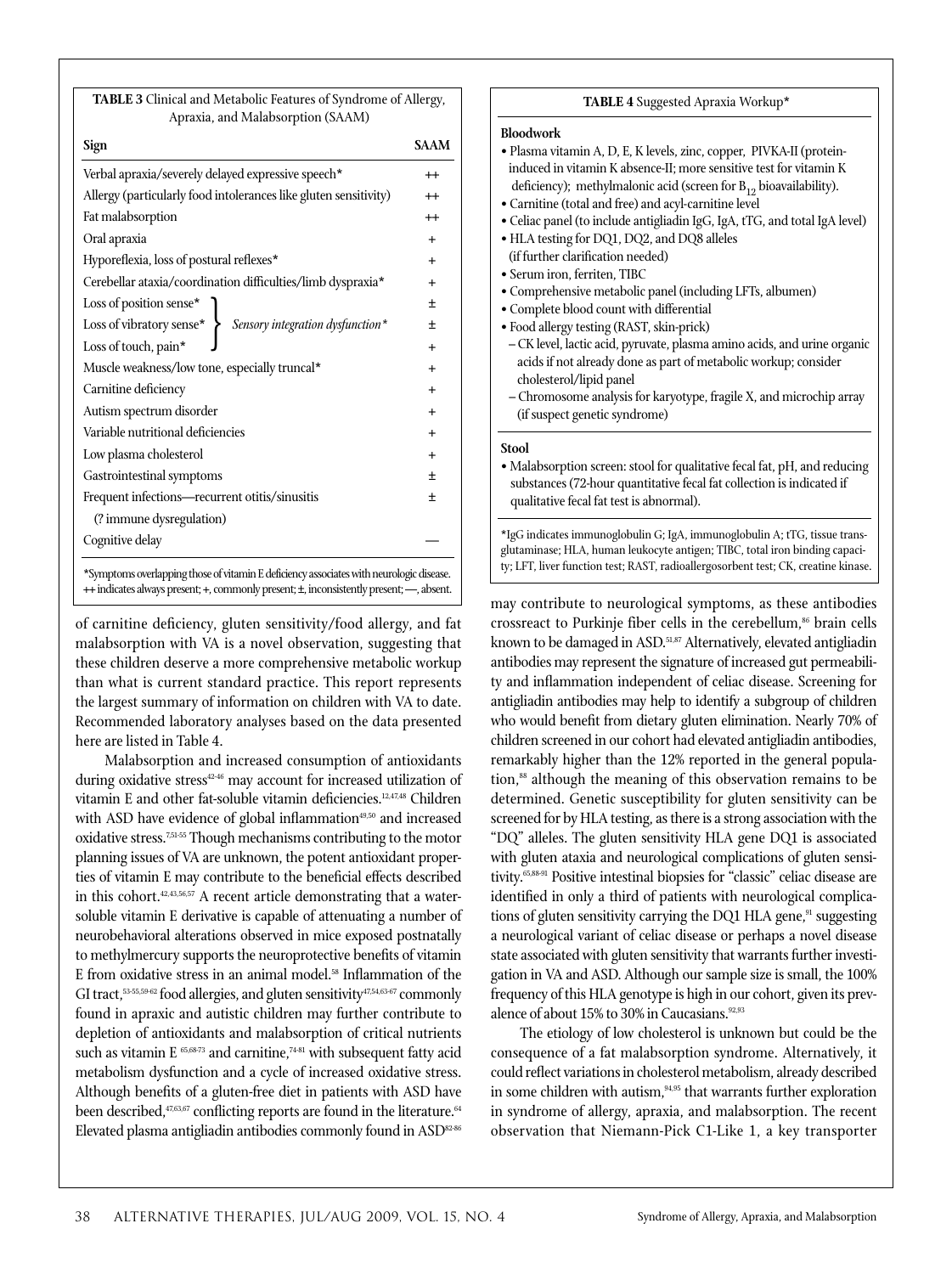involved in intestinal cholesterol absorption, also co-transports alpha-tocopherol<sup>96</sup> is intriguing. Aberrations in such a transport system could plausibly result in an apraxia phenotype. Interestingly, clinical manifestations of Niemann-Pick C<sup>97</sup> share similar characteristics with the apraxia phenotype and may provide further clues to a common paradigm.

Nearly 80% of the children with VA screened had evidence of a carnitine deficiency, a novel observation in apraxia that has been reported in ASD<sup>77</sup> and is also a common feature of celiac disease.<sup>7476,81</sup> Low carnitine may be a cause rather than an effect of gut inflammation, as recent studies support an obligatory role for carnitine in the maintenance of normal intestinal function.<sup>98</sup> However, low carnitine can be a clue to a number of metabolic disorders<sup>99</sup> and is associated with hypotonia.<sup>100</sup> More importantly, an untreated carnitine deficiency may adversely impact cardiac function and is associated with sudden death<sup>101-107</sup> and dilated cardiomyopathy.<sup>108-110</sup> Carnitine supplementation will prevent such complications and is warranted once a carnitine deficiency is identified. Carnitine also plays a critical role in fatty acid transport into the mitochondria and may contribute to abnormal fatty acid metabolism.<sup>99</sup> Children with a neurological diagnosis of VA should be screened for carnitine deficiency given its high prevalence in our cohort and the preventable complications associated with it. Those children with carnitine deficiency warrant referral to a metabolic specialist for further evaluation and treatment.

Plasma levels of vitamin E are not helpful in identifying responders in this cohort, likely because levels in plasma do not always reflect levels in organs such as brain and muscle. Abnormalities in alpha-tocopherol transport into the brain and nervous system are additional mechanisms that could account for the neurological complications despite apparently adequate plasma alpha-tocopherol levels. Genetic abnormalities of the alphatocopherol transport protein have been described and are associated with neurological complications.<sup>111</sup> Alpha-tocopherol transport protein has been identified in brain as well as liver.<sup>112,113</sup>

Like autism, cases of VA are also on the rise.<sup>114</sup> Many of these children have significant coordination difficulties that warrant early screening, as they may not become clinically evident until the child reaches kindergarten age, when motor deficits begin to affect selfcare and academic tasks.<sup>115</sup> Early intervention with occupational therapy may improve outcome. Accumulating data clearly demonstrate that speech and coordination disorders go hand in hand.<sup>116,117</sup> Similar to VA, the motor dyspraxias suffer from an identity crisis that leads to confusion for the general pediatrician. Terms including *developmental coordination disorder, clumsy child syndrome, global dyspraxia, limb apraxia or dyspraxia,* and *developmental dyspraxia* are frequently used to describe the same poorly understood disorder. Although not all limb dyspraxias involve a motor speech anomaly, speech delay is a common comorbidity. Given the high frequency of sensory issues and low tone among the children described in this VA cohort and the strikingly similar clinical phenotype in a subgroup of children both on and off the spectrum, these data suggest that this is a common yet uncharacterized syndrome and clearly more than just a "speech disorder." We point out that "apraxia" is a

symptom rather than a diagnosis. Although VA has been reported to exist in isolation, we speculate that a more comprehensive neurodevelopmental and metabolic evaluation in those children likely would reveal other comorbidities. VA is also known to occur in many conditions in addition to ASD, including cerebral palsy,<sup>118</sup> Down syndrome,<sup>119</sup> velocardiofacial syndrome,<sup>120</sup> and other neurological disorders, or can be a symptom of stroke,<sup>121</sup> brain tumor,<sup>122</sup> or focal seizures.123-125 This suggests shared mechanistic pathways manifesting in a similar phenotype that is common to a number of otherwise distinct genetic, metabolic, or neurological conditions. In our cohort of 187 patients, several children were ultimately diagnosed with significant medical conditions, including a brain tumor, Sanfilippo Syndrome, a mitochondrial disorder (Complex I), and Phelan-McDermid Syndrome, a genetic disorder caused by a microdeletion on chromosome 22.

The genetic association with the clinical apraxia phenotype we describe is of particular interest. Phelan-McDermid Syndrome is a rare but likely underdiagnosed genetic disorder associated with a wide severity spectrum of conditions that most often include absent to delayed speech, general hypotonia, global developmental delays, increased tolerance to pain, and autistic-like affect.<sup>126-128</sup> Although profound mental retardation has been described as characteristic, it is likely that only the most severely affected children are screened by fluorescence in situ hybridization. None of the children with Phelan-McDermid Syndrome in our VA cohort carried an ASD diagnosis. Two children had global developmental delay, but the third child did not and demonstrated no evidence of cognitive delay. All 3 children responded well to PUFA + vitamin E. Very few children in our database were screened for this or other microdeletions, and although the denominator is not known, it is suspected to be low given the limited medical or genetic workup that is generally undertaken in children with VA. Given the association of this deletion with proteins encoded by genes that assemble glutamate receptors,<sup>129</sup> this observation may provide insight into novel pathways that may be impacted by PUFA or vitamin E bioavailability. This is of particular interest given the cytoprotective nature of vitamin E to attenuate glutamate neurotoxicity<sup>130-133</sup> and may have implications for other neuropsychiatric disorders that involve altered glutamatergic neurotransmission including anxiety,<sup>134-136</sup> depression,<sup>134,137,138</sup> bipolar disorder,<sup>138</sup> obsessive-compulsive disorders,<sup>135,139</sup> and ADHD. $134,140$ 

Pediatricians need to recognize the early warning signs of apraxia (Table 1), consider screening for common metabolic and nutritional abnormalities associated with this syndrome (Tables 3 and 4), and initiate a referral to a knowledgeable developmental pediatrician or pediatric neurologist to obtain an accurate diagnosis. In order to gain greater insight into the etiology of the disorder, a laboratory analysis including a neurometabolic and genetic workup with possibly a referral to a metabolic or genetic specialist, particularly if a carnitine deficiency is identified, is recommended. Magnetic resonance imaging of the brain may be helpful but is not always sensitive enough to identify neurologic differences. Early referral to a state-run early intervention program for speech and occupational therapy for a child under 3 years of age or to the local school district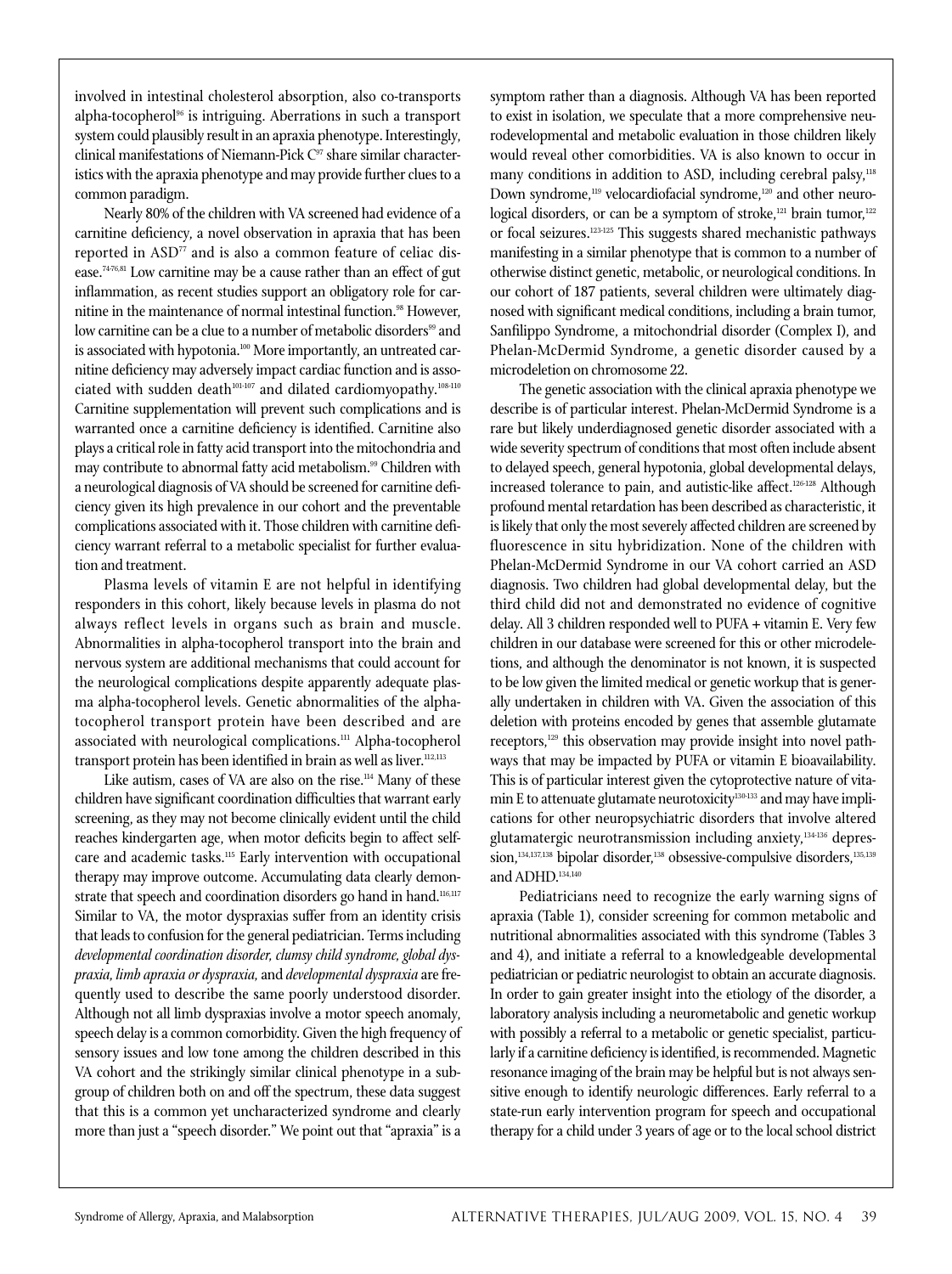## **INFLAMMATION AND OXIDATIVE STRESS: PATHWAYS TO THE APRAXIA PHENOTYPE**

In this hypothetical model, genetic susceptibility is present but does not automatically translate to disease. Rather, it creates a vulnerable state that can be influenced by many factors that impact the balance of systemic homeostasis. Some are protective; others increase the risk of developing symptoms. As the number of adverse risk factors, exposures, or triggers increase, one reaches a tipping point beyond which symptoms develop and a patient manifests the clinical phenotype. These risk factors begin in utero,<sup>145</sup> with patterns of matervariety of nutritional deficiencies, all of which will affect specific organ systems and health. Additional factors, like the frequent use of anti-acids and proton pump inhibitors in children with colic or recurrent GI symptoms may contribute to deficiencies like vitamin  $B_{12}$ ,  $^{163}$  which has neuropsychological and hematologic implications. Zinc is rapidly utilized in the inflammatory process.<sup>164</sup> A zinc deficiency may contribute to immune dysregulation and an increased susceptibility to infections<sup>165</sup> that lead to frequent antibiotic

nal health and nutritional status posing as potential risk factors.146 Maternal (and paternal) allergy is a significant risk factor for allergy in the child.<sup>147, 148</sup> Delivery by Caesarean section also can increase risk of allergy,149-151 as normal gut microflora is not passed from mother to child. Breast-feeding may confer protection.<sup>152</sup> Early or frequent antibiotic use,<sup>153</sup> whether in the mother or infant, also will alter the gut microflora, which has implications for long-term health.<sup>154</sup>

Other genetic modifiers also may influence the "protective-risk" balance scale. Carrying an HLA-DQ-1, 2 or 8 allele will increase susceptibility of an individual to develop gluten sensitivity,<sup>88,93,155,156</sup> which may contribute to inflammation in the wheat-fed child. In



usage. Inflammation also disrupts normal iron metabolism.166 Low cholesterol levels may result from or contribute to fat malabsorption, depending on the underlying cause. However, low cholesterol bioavailability is not ideal for a child's developing brain.167

Vitamin and nutrient deficiencies that result from inflammation, antioxidant consumption, and malabsorption are multiple and vary by individual, likely influenced by the status of the "protective-risk" balance scale. The impact of this cascade leads to a syndrome of allergy, apraxia, and malabsorption; however, there are many avenues along this pathway that a number of genotypically unique conditions may feed into and manifest in a similar clinical phenotype of apraxia. A milieu of inflammation and oxi-

general, the atopic, allergic individual experiences excess inflammation and oxidative stress. Oxidative stress and inflammation consume antioxidants and micronutrients, leaving less available to counterbalance oxidative stress over time. The impact of abnormal gut flora and inflammation on the gastrointestinal (GI) tract may contribute to damage of the mucosal lining that leads to increased permeability or a "leaky gut,"157,158 which allows the abnormal passage of molecules from the GI tract into the bloodstream, triggers the development of multiple food allergies, and feeds the cycle of inflammation.<sup>159-162</sup> Inflammation of the GI tract will also lead to malabsorption of key nutrients and fat, contributing to nutritional deficiencies that are compounded by a diet that may be lacking in high nutritional value, and rapid consumption of antioxidants in an environment of oxidative stress. A carnitine deficiency may be the result of malabsorption or the signal of a genetic, metabolic or mitochondrial disorder.<sup>76,80,81,99</sup> Given its obligatory role in the maintenance of normal intestinal and colonic structure and function,<sup>98</sup> a carnitine deficiency will contribute to gut inflammation, villous atrophy, and malabsorption, fueling the cycle of oxidative stress. Regardless of the presence of obvious clinical symptoms of GI dysfunction, malabsorption will lead to a

dative stress will affect every cell it encounters. The polyunsaturated fatty acids in cell membranes are particularly vulnerable to lipid peroxidation and rapid destruction from oxidative stress, especially in cases of vitamin E deficiency.41,168 Key enzymes of metabolic pathways may malfunction as they oxidize, and transport of critical signaling molecules may be disrupted under the influence of oxidative stress and inflammation. A complex and multifactorial gamut of events, influenced by external forces of the "protective-risk" scale, may affect neurological function, motor planning, sensory interpretation, and muscle tone and evolve into an apraxia phenotype with a spectrum of severity.

Many aspects of this pathway can be targeted. Nutritional deficiencies can be screened for and reversed with supplementation, oxidative stress can be targeted with antioxidants, and inflammation can be modified pharmacologically and with dietary changes. Based on this model, apraxia is more likely a disorder that affects the brain and other organ systems rather than a primary disorder of the brain. The apraxic child needs speech and occupational therapy to treat the symptoms of this disorder; however, a "neuro-metabolic" approach that targets the underlying mechanisms will bring these children closer to recovery.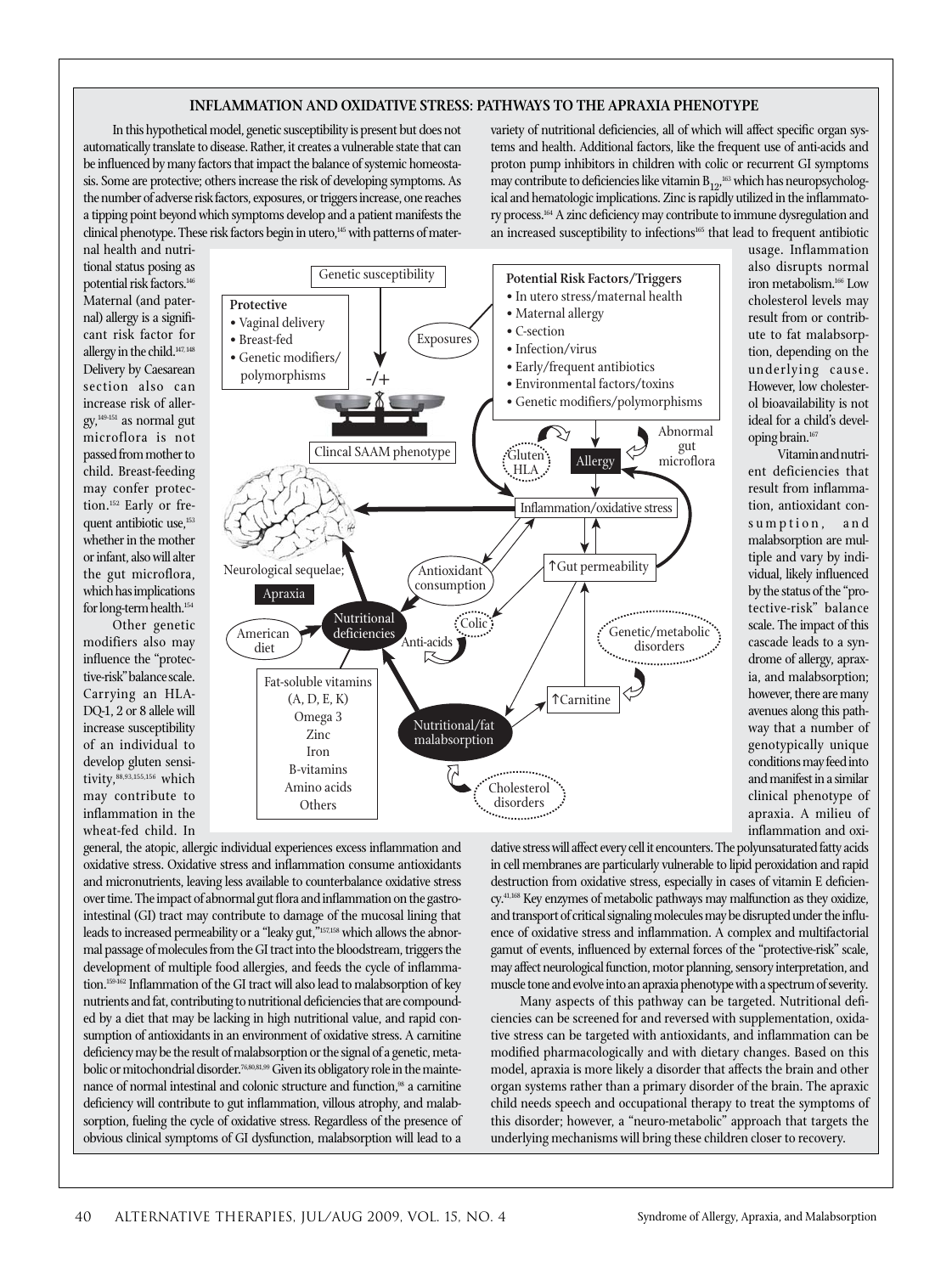if the child is 3 or older is important for beginning the therapeutic process (although anecdotally, speech language pathologists in the private sector who specialize in motor speech disorders may be more knowledgeable about this disorder). Use of sign language should be recommended early on to encourage communication. Well-meaning reassurance that the late talker will catch up translates to missed opportunity for early intervention in the 25% of late talkers who have true pathology.<sup>21</sup>

Use of high-dose PUFA and vitamin E in children with a history of VA appeared to lead to rapid clinical improvement of many symptoms of this neurological condition in a large cohort. However, speech and coordination regressions described in some children when supplementation is stopped suggests abnormal fatty acid metabolism that is somehow compensated by superphysiologic doses of PUFAs and vitamin E. Several families have also reported transient losses of speech and coordination abilities during otherwise benign viral illnesses, suggesting that inflammation, regardless of the trigger, may compromise neurological function in these children. Elimination of a trigger of chronic inflammation through dietary restriction of gluten, dairy, yeast, or other individually specific food items also may explain benefits of special diets in the allergic child.

Many of our conclusions are speculative in the absence of controlled clinic trials. A better understanding of the underlying mechanisms accounting for these benefits is needed, and controlled research in apraxia and autism is warranted. The subjective nature of parental report and varied doses of supplements used are major limitations of this report. Future investigations should use validated and reliable outcome measures to determine the potential benefits of these nutritional interventions. Although this report lacks the rigor of prospective controlled research, the successful grassroots nature of this effort reflects an innovative Web-based approach to family-initiated research. There is potential for this to serve as a general model for biomedical researchers to interface with constructive ideas that emerge from patient-initiated research that might feed investigator-initiated research.

### **CONCLUSION**

Oral, verbal, and limb apraxia are conditions that warrant more attention, independently and as part of the autism spectrum. Appropriate screening may identify a subgroup of children with a previously unrecognized syndrome of allergy, apraxia, and malabsorption who are responsive to nutritional interventions in addition to traditional speech and occupational therapy. Translational investigation of the mechanistic etiology of these motor planning disorders may lead to improved treatments, and addressing the metabolic and nutritional aberrations in these children may significantly improve their long-term outcome. In this era when research dollars are scarce, allocation of funds to study this rapidly growing problem among this generation's children may save millions of dollars in costs over time spent on early intervention programs that may become less necessary in a subgroup of children suffering from neurological complications associated with easily targeted nutritional deficiencies. Neurological sequelae of vitamin E deficiency become permanent

over time but are reversible if addressed early.  $PUFA<sup>4</sup>$  and vitamin  $E$ supplementation are safe across a broad range of doses.<sup>37,141-144</sup> As a benign intervention, it may be worthwhile for providers to consider a trial of empiric supplementation as a complementary approach to VA in addition to traditional speech and occupational therapy while we await the funding and results of clinical trials.

#### **Acknowledgments**

 $\,$  We thank Maret Traber,  $_{\rm PhD,}$  for helpful discussions concerning alpha-tocopherol metabolism and function; Frans Kuypers, PhD, for his expertise in cell membrane biology and fatty acid metabolism; David Cook, MD, for expert opinion regarding allergic disorders; Gregory Enns, MB, ChB, for helpful discussions involving carnitine metabolism; and Anne Gadomski, MD, and Gregory Kato, MD, for critical review of the manuscript. We acknowledge the brilliant insight of Kenneth Martin, MD, for recognizing the similarity in symptoms of vitamin E deficiency and the apraxia phenotype. We are grateful to both Lisa Geng and Tina McKenna for their tireless work on data collection and database analysis and thank Monica Seaberry/Seaberry Design for assistance with figure design. Finally we would like to voice our appreciation to all the families struggling with apraxia who participated in this data collection, without whom this work would not be possible.

#### **REFERENCES**

- 1. Cyhlarova E, Bell JG, Dick JR, Mackinlay EE, Stein JF, Richardson AJ. Membrane fatty acids, reading and spelling in dyslexic and non-dyslexic adults. *Eur Neuropsychopharmacol.* 2007;17(2):116-121.
- 2. Amminger GP, Berger GE, Schäfer MR, Klier C, Friedrich MH, Feucht M. Omega-3 fatty acids supplementation in children with autism: a double-blind randomized, placebo-controlled pilot study. *Biol Psychiatry.* 2007;61(4):551-553.
- 3. Sliwinski S, Croonenberghs J, Christophe A, Deboutte D, Maes M. Polyunsaturated fatty acids: do they have a role in the pathophysiology of autism? *Neuro Endocrinol Lett.* 2006;27(4):465-471.
- 4. Richardson AJ. Omega-3 fatty acids in ADHD and related neurodevelopmental disorders. *Int Rev Psychiatry.* 2006;18(2):155-172.
- 5. Young G, Conquer J. Omega-3 fatty acids and neuropsychiatric disorders. *Reprod Nutr Dev.* 2005;45(1):1-28.
- 6. Richardson AJ, Montgomery P. The Oxford-Durham study: a randomized, controlled trial of dietary supplementation with fatty acids in children with developmental coordination disorder. *Pediatrics.* 2005;115(5):1360-1366.
- 7. Clark-Taylor T, Clark-Taylor BE. Is autism a disorder of fatty acid metabolism? Possible dysfunction of mitochondrial beta-oxidation by long chain acyl-CoA dehydrogenase. *Med Hypotheses.* 2004;62(6):970-975.
- 8. Richardson AJ. Long-chain polyunsaturated fatty acids in childhood developmental and psychiatric disorders. *Lipids.* 2004;39(12):1215-1222.
- 9. Richardson AJ. Clinical trials of fatty acid treatment in ADHD, dyslexia, dyspraxia and the autistic spectrum. *Prostaglandins Leukot Essent Fatty Acids.* 2004;70(4):383-390.
- Richardson AJ, Puri BK. A randomized double-blind, placebo-controlled study of the effects of supplementation with highly unsaturated fatty acids on ADHD-related symptoms in children with specific learning difficulties. *Prog Neuropsychopharmacol Biol Psychiatry.* 2002;26(2):233-239.
- 11. Vancassel S, Durand G, Barthélémy C, et al. Plasma fatty acid levels in autistic children. *Prostaglandins Leukot Essent Fatty Acids.* 2001;65(1):1-7.
- 12. Johnson S. Micronutrient accumulation and depletion in schizophrenia, epilepsy, autism and Parkinson's disease? *Med Hypotheses.* 2001;56(5):641-645.
- 13. Taylor KE, Richardson AJ. Visual function, fatty acids and dyslexia. *Prostaglandins Leukot Essent Fatty Acids.* 2000;63(1-2):89-93.
- 14. Richardson AJ, Puri BK. The potential role of fatty acids in attention-deficit/hyperactivity disorder. *Prostaglandins Leukot Essent Fatty Acids.* 2000;63(1-2):79-87.
- 15. Taylor KE, Higgins CJ, Calvin CM, et al. Dyslexia in adults is associated with clinical signs of fatty acid deficiency. Prostaglandins Leukot Essent Fatty Acids. 2000;63(1-2):75-78
- 16. Richardson AJ, Ross MA. Fatty acid metabolism in neurodevelopmental disorder: a new perspective on associations between attention-deficit/hyperactivity disorder, dyslexia, dyspraxia and the autistic spectrum. *Prostaglandins Leukot Essent Fatty Acids.* 2000;63(1-2):1-9.
- 17. Gil A, Ramirez M, Gil M. Role of long-chain polyunsaturated fatty acids in infant nutrition. *Eur J Clin Nutr.* 2003;57 Suppl 1:S31-S34.
- 18. Uauy R, Hoffman DR, Birch EE, Birch DG, Jameson DM, Tyson J. Safety and efficacy of omega-3 fatty acids in the nutrition of very low birth weight infants: soy oil and marine oil supplementation of formula. *J Pediatr.* 1994;124(4):612-620.
- 19. Amminger GP, Berger GE, Schäfer MR, Klier C, Friedrich MH, Feucht M. Omega-3 fatty acids supplementation in children with autism: a double-blind randomized, placebo-controlled pilot study. *Biol Psychiatry.* 2007;61(4):551-553.
- 20. Sinn N, Bryan J, Wilson C. Cognitive effects of polyunsaturated fatty acids in children with attention deficit hyperactivity disorder symptoms: a randomised controlled trial. *Prostaglandins Leukot Essent Fatty Acids.* 2008;78(4-5):311-326.
- 21. Agin MC, Geng LF, Nicholl MJ. *The Late Talker: What to Do If Your Child Isn't Talking Yet.* New York, NY: St. Martin's Press; 2004.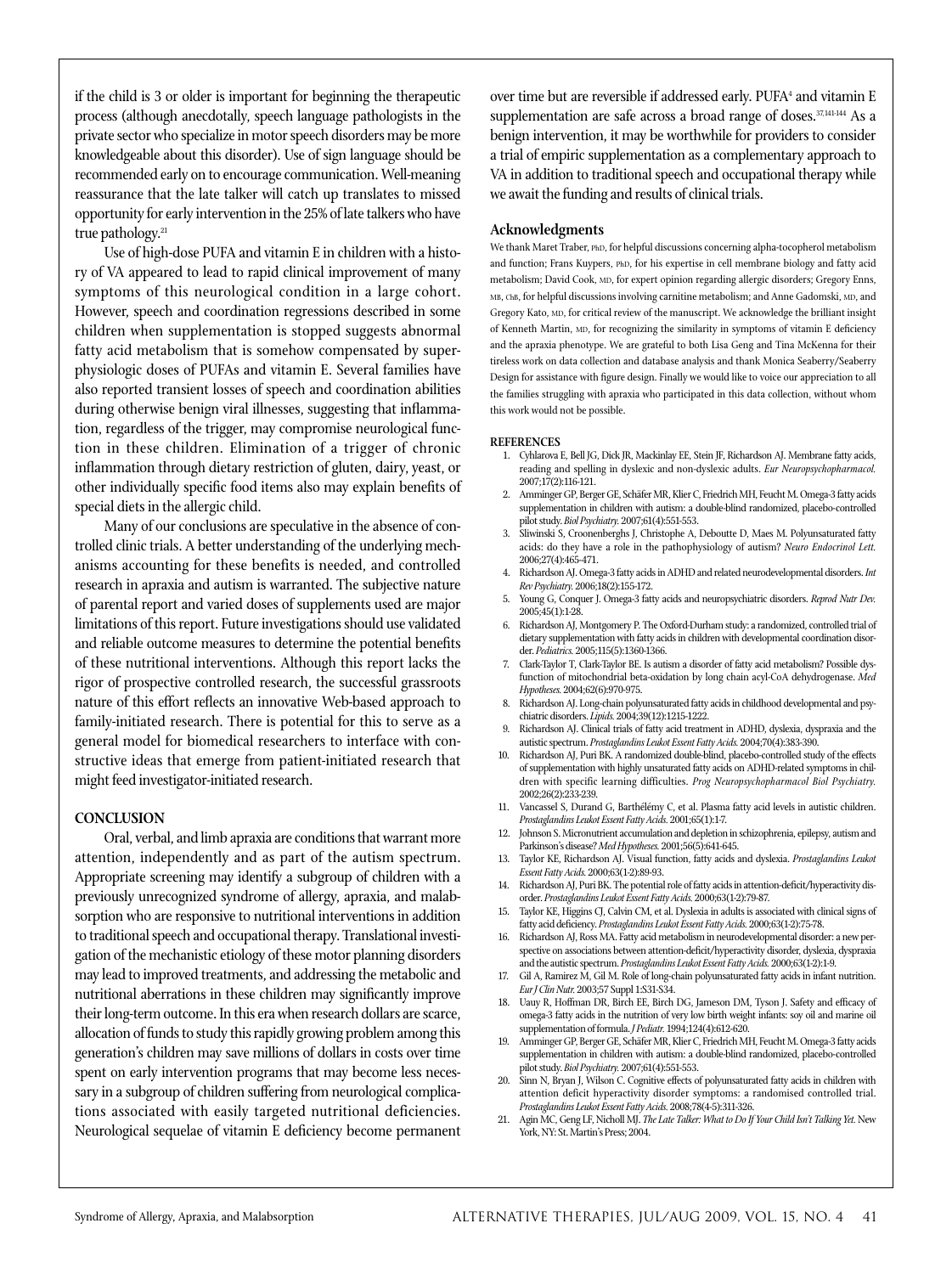- 22. Agin M. Verbal apraxia and the role of essential fatty acids: the perspective of a developmental pediatrician. Paper presented at: Research Workshop on Fatty Acids in Neurodevelopmental Disorders (FAND-2001), September 20-22, 2001; Oxford, UK.
- 23. Katz R, Agin M. Outcomes of essential fatty acid supplementation in verbal apraxia: an analysis of professional anecdotal reports. Paper presented at: Research Workshop on Fatty Acids in Neurodevelopmental Disorders (FAND-2001), September 20-22, 2002; Oxford, UK.
- 24. Katz R, Agin M. Outcomes of essential fatty acid supplementation in verbal apraxia. Paper presented at: 5th Congress of the International Society for the Study of Fatty Acids and Lipids, May 7-11, 2002; Montreal, Canada.
- 25. Roth LL. Essential fatty acid supplementation in verbal apraxia/dyspraxia: a time line of therapeutic outcomes in speech/communication. Paper presented at: Research Workshop on Fatty Acids in Neurodevelopmental Disorders (FAND-2001); 2001; Oxford, United Kingdom.
- 26. Kent RD. Research on speech motor control and its disorders: a review and prospective. *J Commun Disord.* 2000;33(5):391-427; quiz 428.
- 27. Lewis BA, Freebairn LA, Hansen A, Gerry Taylor H, Iyengar S, Shriberg LD. Family pedigrees of children with suspected childhood apraxia of speech. *J Commun Disord.*  2004;37(2):157-175.
- 28. Tomblin JB, Hafeman LL, O'Brien M. Autism and autism risk in siblings of children with specific language impairment. *Int J Lang Commun Disord.* 2003;38(3):235-250.
- 29. Spitz RV, Tallal P, Flax J, Benasich AA. Look who's talking: a prospective study of familial transmission of language impairments. *J Speech Lang Hear Res.* 1997;40(5):990-1001.
- 30. Stevenson J, Langley K, Pay H, et al. Attention deficit hyperactivity disorder with reading disabilities: preliminary genetic findings on the involvement of the ADRA2A gene. *J Child Psychol Psychiatry.* 2005;46(10):1081-1088.
- 31. Gilger JW, Pennington BF, DeFries JC. A twin study of the etiology of comorbidity: attentiondeficit hyperactivity disorder and dyslexia. *J Am Acad Child Adolesc Psychiatry.* 1992;31(2):343-348.
- 32. Marili KE, Adrianopoulos MV, Velleman SL, Foreman CG. Incidence of motor speech impairment in autism and Asperger's disorders. Poster presented at: American Speech-Language-Hearing Association Annual Convention; November 18, 2004; Pittsburgh, PA.
- 33. Nijland L, Maassen B, van der Meulen S. Evidence of motor programming deficits in children diagnosed with DAS. *J Speech Lang Hear Res.* 2003;46(2):437-450.
- 34. Sokol RJ. Vitamin E and neurologic defi cits. *Adv Pediatr.* 1990;37:119-148.
- 35. Sokol RJ. Vitamin E and neurologic function in man. *Free Radic Biol Med.* 1989;6(2):189-207.
- 36. Traber MG, Packer L. Vitamin E: beyond antioxidant function. *Am J Clin Nutr.* 1995;62(6 Suppl):1501S-1509S.
- 37. Traber MG. How much vitamin E? . . Just enough! *Am J Clin Nutr*. 2006;84(5):959-960.<br>38. Bourre IM Effects of nutrients (in food) on the structure and function of the nervous sy
- 38. Bourre JM. Effects of nutrients (in food) on the structure and function of the nervous system: update on dietary requirements for brain. Part 1: micronutrients. *J Nutr Health Aging.* 2006;10(5):377-385.
- 39. Virmani A, Gaetani F, Binienda Z. Effects of metabolic modifiers such as carnitines, coenzyme Q10, and PUFAs against different forms of neurotoxic insults: metabolic inhibitors, MPTP, and methamphetamine. *Ann N Y Acad Sci.* 2005 Aug;1053:183-191.
- 40. Nakamura MT, Cho HP, Xu J, Tang Z, Clarke SD. Metabolism and functions of highly unsaturated fatty acids: an update. *Lipids.* 2001;36(9):961-964.
- 41. Valk EE, Hornstra G. Relationship between vitamin E requirement and polyunsaturated fatty acid intake in man: a review. *Int J Vitam Nutr Res.* 2000;70(2):31-42.
- 42. Traber MG. Relationship of vitamin E metabolism and oxidation in exercising human subjects. *Br J Nutr.* 2006;96 Suppl 1:S34-S37.
- 43. Bruno RS, Traber MG. Vitamin E biokinetics, oxidative stress and cigarette smoking. *Pathophysiology.* 2006;13(3):143-149.
- 44. Brigelius-Flohé R, Traber MG. Vitamin E: function and metabolism. *FASEB J*. 1999;13(10):1145-1155.
- 45. Traber MG. Vitamin E, oxidative stress and "healthy ageing." *Eur J Clin Invest.* 1997;27(10):822-824.
- 46. Traber MG. Vitamin E. In: Shils ME, Olson JA, eds. *Modern Nutrition in Health and Disease.*  9th ed. Baltimore, MD: Williams and Wilkens; 1999:347-362.
- 47. Cornish E. Gluten and casein free diets in autism: a study of the effects on food choice and nutrition. *J Hum Nutr Diet.* 2002;15(4):261-269.
- 48. Clark JH, Rhoden DK, Turner DS. Symptomatic vitamin A and D defi ciencies in an eight-year-old with autism. *JPEN J Parenter Enteral Nutr.* 1993;17(3):284-286.
- 49. Zimmerman AW, Jyonouchi H, Comi AM, et al. Cerebrospinal fluid and serum markers of inflammation in autism. *Pediatr Neurol*. 2005;33(3):195-201.
- 50. Becker KG. Autism, asthma, inflammation, and the hygiene hypothesis. *Med Hypotheses*. 2007;69(4):731-740.
- 51. Kern JK, Jones AM. Evidence of toxicity, oxidative stress, and neuronal insult in autism. *J Toxicol Environ Health B Crit Rev.* 2006;9(6):485-499.
- 52. Chauhan A, Chauhan V. Oxidative stress in autism. *Pathophysiology.* 2006;13(3):171-181.
- 53. Jyonouchi H, Geng L, Ruby A, Zimmerman-Bier B. Dysregulated innate immune responses in young children with autism spectrum disorders: their relationship to gastrointestinal symptoms and dietary intervention. *Neuropsychobiology.* 2005;51(2):77-85.
- 54. Ashwood P, Anthony A, Torrente F, Wakefield AJ. Spontaneous mucosal lymphocyte cytokine profiles in children with autism and gastrointestinal symptoms: mucosal immune activation and reduced counter regulatory interleukin-10. *J Clin Immunol.* 2004;24(6):664-673.
- 55. Black C, Kaye JA, Jick H. Relation of childhood gastrointestinal disorders to autism: nested case-control study using data from the UK General Practice Research Database. *BMJ.* 2002;325(7361):419-421.
- 56. Traber MG. Vitamin E regulation. *Curr Opin Gastroenterol.* 2005;21(2):223-227.
- 57. Kaempf-Rotzoll DE, Traber MG, Arai H. Vitamin E and transfer proteins. *Curr Opin Lipidol*. 2003;14(3):249-254.
- 58. Ming X, Cheh MA, Yochum CL, Halladay AK, Wagner GC. Evidence of oxidative stress in autism derived from animal models. *Am J Biochem Biotechnol.* 2008;4(2):218-225.
- 59. Erickson CA, Stigler KA, Corkins MR, Posey DJ, Fitzgerald JF, McDougle CJ. Gastrointestinal factors in autistic disorder: a critical review. *J Autism Dev Disord.* 2005;35(6):713-727. 60. White JF. Intestinal pathophysiology in autism. *Exp Biol Med (Maywood).*
- 2003;228(6):639-649. 61. Wakefield AJ, Puleston JM, Montgomery SM, Anthony A, O'Leary JJ, Murch SH. Review arti-
- cle: the concept of entero-colonic encephalopathy, autism and opioid receptor ligands. *Aliment Pharmacol Ther.* 2002;16(4):663-674.
- 62. D'Eufemia P, Celli M, Finocchiaro R, et al. Abnormal intestinal permeability in children with autism. *Acta Paediatr.* 1996;85(9):1076-1079.
- 63. Christison GW, Ivany K. Elimination diets in autism spectrum disorders: any wheat amidst the chaff? *J Dev Behav Pediatr.* 2006;27(2 Suppl):S162-S171.
- Elder JH, Shankar M, Shuster J, Theriaque D, Burns S, Sherrill L. The gluten-free, casein-free diet in autism: results of a preliminary double blind clinical trial. *J Autism Dev Disord.* 2006;36(3):413-420.
- 65. Bushara KO. Neurologic presentation of celiac disease. *Gastroenterology.* 2005;128(4 Suppl 1):S92-S97.
- 66. Shattock P, Whiteley P. Biochemical aspects in autism spectrum disorders: updating the opioid-excess theory and presenting new opportunities for biomedical intervention. *Expert Opin Ther Targets.* 2002;6(2):175-183.
- 67. Ashkenazi A, Levin S, Krasilowsky D. Gluten and autism. *Lancet.* 1980;1(8160):157.
- 68. Halfdanarson TR, Litzow MR, Murray JA. Hematological manifestations of celiac disease. *Blood.* 2007;109(2):412-421.
- 69. Hozyasz KK. Neurological manifestations in celiacs and vitamin E status. *Arq Neuropsiquiatr.*  2005;63(2A):371; author reply 371-372.
- Kleopa KA, Kyriacou K, Zamba-Papanicolaou E, Kyriakides T. Reversible inflammatory and vacuolar myopathy with vitamin E deficiency in celiac disease. *Muscle Nerve.* 2005;31(2):260-265.
- 71. Hozyasz KK, Chelchowska M, Laskowska-Klita T. Vitamin E levels in patients with celiac disease [article in Polish]. *Med Wieku Rozwoj.* 2003;7(4 Pt 2):593-604.
- 72. Hallert C, Grant C, Grehn S, et al. Evidence of poor vitamin status in coeliac patients on a gluten-free diet for 10 years. *Aliment Pharmacol Ther.* 2002;16(7):1333-1339.
- 73. Gordon N. Cerebellar ataxia and gluten sensitivity: a rare but possible cause of ataxia, even in childhood. *Dev Med Child Neurol.* 2000;42(4):283-286.
- 74. Karakoç E, Erdem S, Sökmensüer C, Kansu T. Encephalopathy due to carnitine deficiency in an adult patient with gluten enteropathy. *Clin Neurol Neurosurg.* 2006;108(8):794-797.
- 75. Curione M, Danese C, Viola F, et al. Carnitine deficiency in patients with coeliac disease and idiopathic dilated cardiomyopathy. *Nutr Metab Cardiovasc Dis.* 2005;15(4):279-283.
- 76. Hozyasz K, Czerwinska B. Free and total carnitine levels in patients with celiac disease. *Indian J Gastroenterol.* 2004;23(5):194.
- 77. Filipek PA, Juranek J, Nguyen MT, Cummings C, Gargus JJ. Relative carnitine deficiency in autism. *J Autism Dev Disord.* 2004;34(6):615-623.
- 78. Fitzgerald JF, Troncone R, Roggero P, et al. Clinical quiz. Secondary carnitine deficiency due to celiac disease. *J Pediatr Gastroenterol Nutr.* 2003;36(5):636, 646.
- 79. Lombard J. Autism: a mitochondrial disorder? *Med Hypotheses.* 1998;50(6):497-500.
- 80. Pons R, De Vivo DC. Primary and secondary carnitine deficiency syndromes. *J Child Neurol*. 1995;10 Suppl 2:S8-S24.
- 81. Lerner A, Gruener N, Iancu TC. Serum carnitine concentrations in coeliac disease. *Gut.* 1993;34(7):933-935.
- 82. Margutti P, Delunardo F, Ortona E. Autoantibodies associated with psychiatric disorders. *Curr Neurovasc Res.* 2006;3(2):149-157.
- 83. Pavone L, Fiumara A, Bottaro G, Mazzone D, Coleman M. Autism and celiac disease: failure to validate the hypothesis that a link might exist. *Biol Psychiatry.* 1997;42(1):72-75.
- 84. Walker-Smith J, Andrews J. Alpha-1-antitrypsin, autism, and coeliac disease. *Lancet.* 1972;2(7782):883-884.
- 85. Vojdani A, Bazargan M, Vojdani E, et al. Heat shock protein and gliadin peptide promote development of peptidase antibodies in children with autism and patients with autoimmune disease. *Clin Diagn Lab Immunol.* 2004;11(3):515-524.
- 86. Vojdani A, O'Bryan T, Green JA, et al. Immune response to dietary proteins, gliadin and cerebellar peptides in children with autism. *Nutr Neurosci.* 2004;7(3):151-161.
- 87. Kern JK. Purkinje cell vulnerability and autism: a possible etiological connection. *Brain Dev*. 2003;25(6):377-382.
- 88. Hadjivassiliou M, Grünewald RA, Kandler RH, et al. Neuropathy associated with gluten sensitivity. *J Neurol Neurosurg Psychiatry.* 2006;77(11):1262-1266.
- Simonati A, Battistella PA, Guariso G, Clementi M, Rizzuto N. Coeliac disease associated with peripheral neuropathy in a child: a case report. *Neuropediatrics.* 1998;29(3):155-158.
- 90. Hadjivassiliou M, Chattopadhyay AK, Davies-Jones GA, Gibson A, Grünewald RA, Lobo AJ. Neuromuscular disorder as a presenting feature of coeliac disease. *J Neurol Neurosurg Psychiatry.* 1997;63(6):770-775.
- 91. Hadjivassiliou M, Grünewald RA, Davies-Jones GA. Gluten sensitivity as a neurological illness. *J Neurol Neurosurg Psychiatry.* 2002;72(5):560-563.
- 92. Fine KD, Do K, Schulte K, et al. High prevalence of celiac sprue-like HLA-DQ genes and enteropathy in patients with the microscopic colitis syndrome. *Am J Gastroenterol.*  2000;95(8):1974-1982.
- 93. Hadjivassiliou M, Grünewald R, Sharrack B, et al. Gluten ataxia in perspective: epidemiology, genetic susceptibility and clinical characteristics. *Brain.* 2003;126(Pt 3):685-691.
- 94. Tierney E, Bukelis I, Thompson RE, et al. Abnormalities of cholesterol metabolism in autism spectrum disorders. *Am J Med Genet B Neuropsychiatr Genet.* 2006;141B(6):666-668.
- 95. Bukelis I, Porter FD, Zimmerman AW, Tierney E. Smith-Lemli-Opitz syndrome and autism spectrum disorder. *Am J Psychiatry.* 2007;164(11):1655-1661.